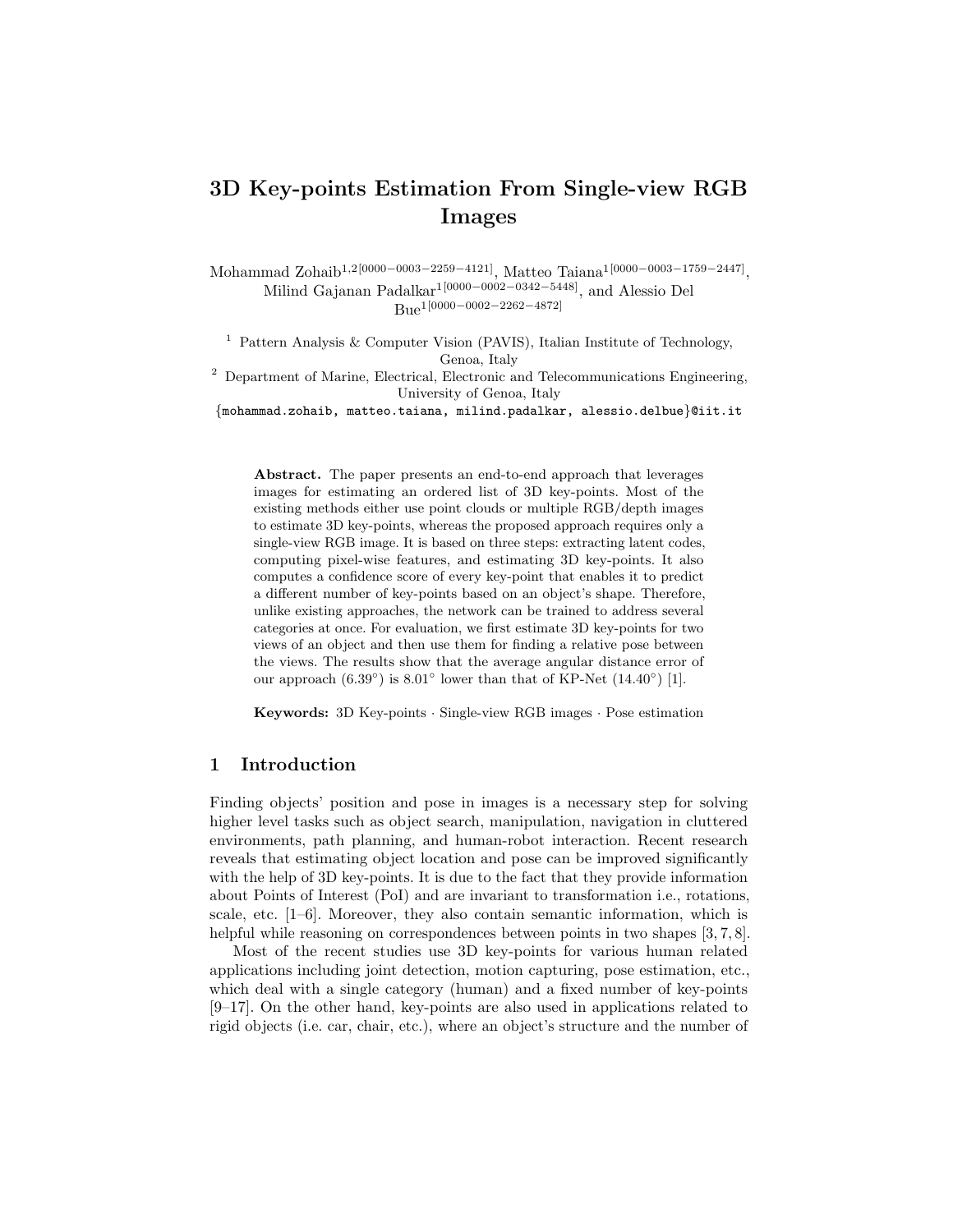

Fig. 1: Comparison with the other paradigms. Some existing methods use point clouds (top) or multiple images representing different views of an object (middle) as inputs and compute 2D/3D features for key-points estimation. In comparison, the proposed approach considers a single-view RGB image, extracts object 2D features, and use them for estimating 3D key-points (bottom).

key-points may vary depending on the category. To simplify the problem, the existing approaches train their network separately for every category for a fixed number of key-points. In the literature, most of the works including [7, 18–20] compute 3D key-points from 3D point clouds. On the other hand, a method proposed in [1] uses RGB images. However, it estimates 3D key-points in the form of 2D pixels and associated depth values. In comparison, we present an approach that uses a single-view RGB image and estimates an ordered list of key-points in 3D space. An overview of our approach is shown in Fig. 1, highlighting the key difference with the existing approaches. Our main contributions are as follows;

- The proposed approach estimates key-points from a single-view RGB image.
- Unlike the existing approaches, the proposed approach estimates the confidence score for every key-point that allows it to predict the different number of key-points based on the object's shape.
- The estimated key-points provide order-wise semantic information that is independent of the object's view.

The remainder of the paper is organized as follows: Section 2 presents a literature review, Section 3 describes the proposed system, and Section 4 discusses the experiments we performed and compares the results with state-of-the-art (SOTA) techniques. Finally, conclusions are summarised in Section 5.

# 2 Related work

Key-points provide an object's structural information, which can be utilized in geometric reasoning. The popularity stems from the fact that they require minimum processing resources and are easy to handle in comparison to complete 3D point clouds of an object or 2D pixels of an image. Moreover, in some cases, they also contain semantic information by ensuring their unique order.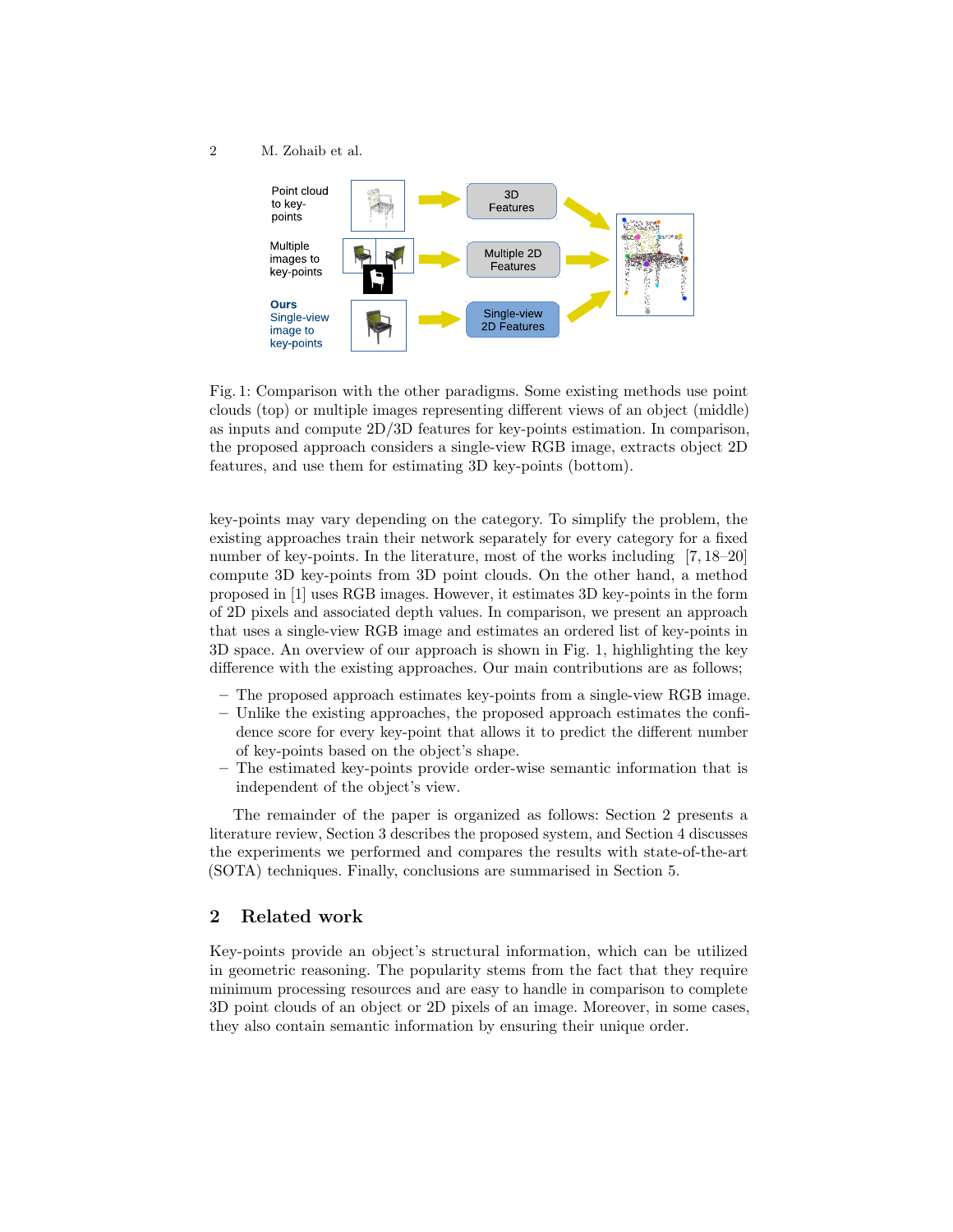In literature, most of the approaches use point clouds for estimating 3D key-points. Adamczyk et al. present an evolutionary algorithm for the selection of visual key-points from unordered sets to address the classification problem [21]. An approach that estimates category-specific 3D key-points in an unsupervised way is presented in [22]. It considers linear symmetric shapes and produces orderwise correspondences with consistent semantics. Jakab et al. [23] use key-points for aligning two shapes. Their network takes two shapes and finds the key-points for shape deformation from a set of randomly sampled surface points. Chen et al. [24] present an unsupervised approach that computes key-points from the object's point cloud to represent good abstraction and approximation of the input  $3D$  shape. This approach encodes local features using  $PointNet++$  and uses them for producing a set of ordered 3D key-points. You et al. [27] present a method that uses geodesic consistency loss for producing dense semantic embeddings. Sun et al. present an unsupervised approach for object parts decomposition using key-points estimation [31]. Their network is trained to compute K semantic correspondence key-points by feeding two randomly rotated versions of an object in the form of point clouds. The SK-Net proposed in [25] generates random spatial key-points in 3D space and converges them to an object's point cloud by learning geometric features. Unlike the other approaches, the spatial key-points are not a part of the object's point cloud.

Other works have focused on depth images and/or RGB. Georgakis et al. present an approach that uses RGB and depth images to compute object 3D pose by matching predicted key-points to the corresponding CAD model [26]. He et al. present a point-wise 3D key-points voting network that uses key-points for calculating object pose in six Degrees of Freedom (6DoF) [28]. They train the network using RGBD images and predict key-points used by the least-squares fitting method for estimating the object's 6D pose. Another RGBD images based approach is presented in [29] that uses estimated 3D key-points for tracking an object's pose. Although their network does not require 3D shapes during training, they are however, required test objects that are relatively similar to those used as training samples [30]. Barabanau et al. [32] present an approach that estimates 2D key-points from an RGB image and transforms these key-points to a 3D model of an object taken from a predefined set of 5 CAD templates only. The intrinsic camera parameters are known. Lu et al. present an approach that uses keypoints for finding the pose of a robotic arm [33]. Initially, key-points are sampled on the kinematic chain and are filtered in order to select optimal ones using RANSAC [34]. A similar approach that finds semantic correspondence between two images using both appearance and geometry reasoning by incorporating 2D key-points is presented by Han et al. in [35]. The approach uses these semantic correspondences for producing a warped version of two images. Suwajanakorn et al. compute 3D key-points in an unsupervised way by using two views of an object in different poses and knowledge of the object category [1]. During inference, they use single-view RGB images. However, their estimates are in the form of 2D pixels and depths. In comparison, we present a supervised approach to estimate key-points in 3D space from a single-view RGB image.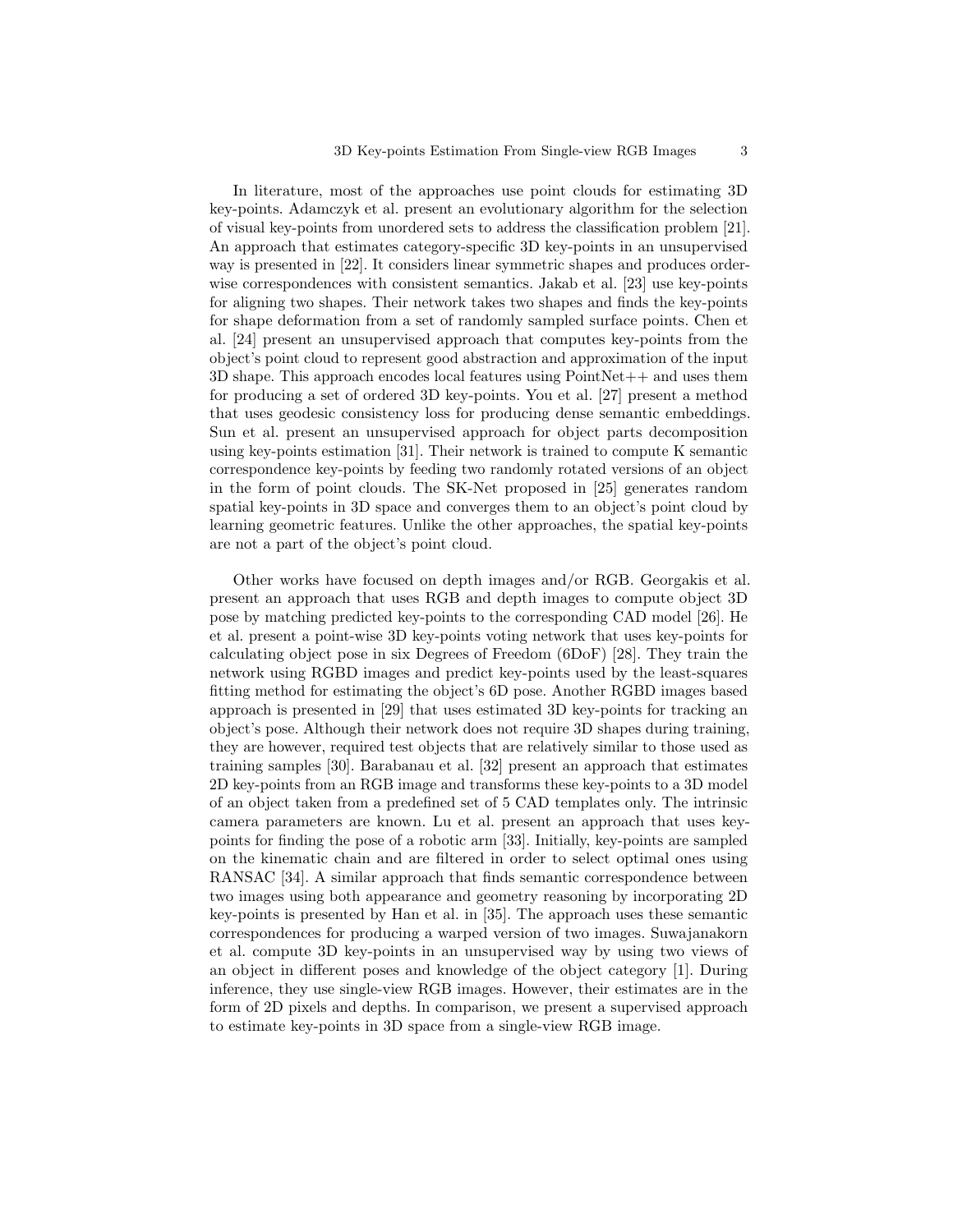

Fig. 2: The proposed architecture. An RGB image is fed to a feature extractor to produce object features that are up-sampled in order to achieve a Pixel-wise Representation (PWR). Finally, a Multilayer Perceptron (MLP) is added that uses PWR for estimating 21 key-points in 3D space along with confidence scores.

## 3 Methodology

Given an RGB image, our work aims at estimating an ordered list of 3D key-points that are semantically and geometrically consistent across different instances of an object category. For this, an end-to-end approach is proposed that extracts an object's features from an image, computes Pixel-wise Representation (PWR) and uses the representation for estimation of 3D key-points along with confidence scores. The architecture of the approach is illustrated in Fig. 2.

The presented approach is based on three modules. The first module (feature extractor) takes an RGB image as input and produces feature vectors. These extracted features are converted to PWR in the second module. The PWR has the same width and height as the input image. However, instead of representing the RGB value, every pixel represents a feature for the corresponding pixel of the input image. The third module contains a Multilayer Perceptron (MLP) based on four linear layers. The PWR features are flattened to a 1D tensor before feeding to the MLP. The MLP uses them for estimating the 21 key-points. For every key-point, a position in 3D space  $[x, y, z]$  and a confidence score (from 0) to 1) is computed. The confidence score reflects how confident the network is that the key-point exists for the object. If such a value is greater than 0.5, it means that the predicted key-point exists for the object, and it is considered as a valid key-point. Otherwise, it is discarded. In this way, the network separates an object's valid key-points from the predicted 21 key-points. So, the total number of valid key-points could be different for different shapes of objects.

## 3.1 Training loss

The network is trained separately for every category (as followed in literature) as well as jointly for all the categories. We found that the results with both methods are approx. the same. So, we report the results of a network trained jointly for all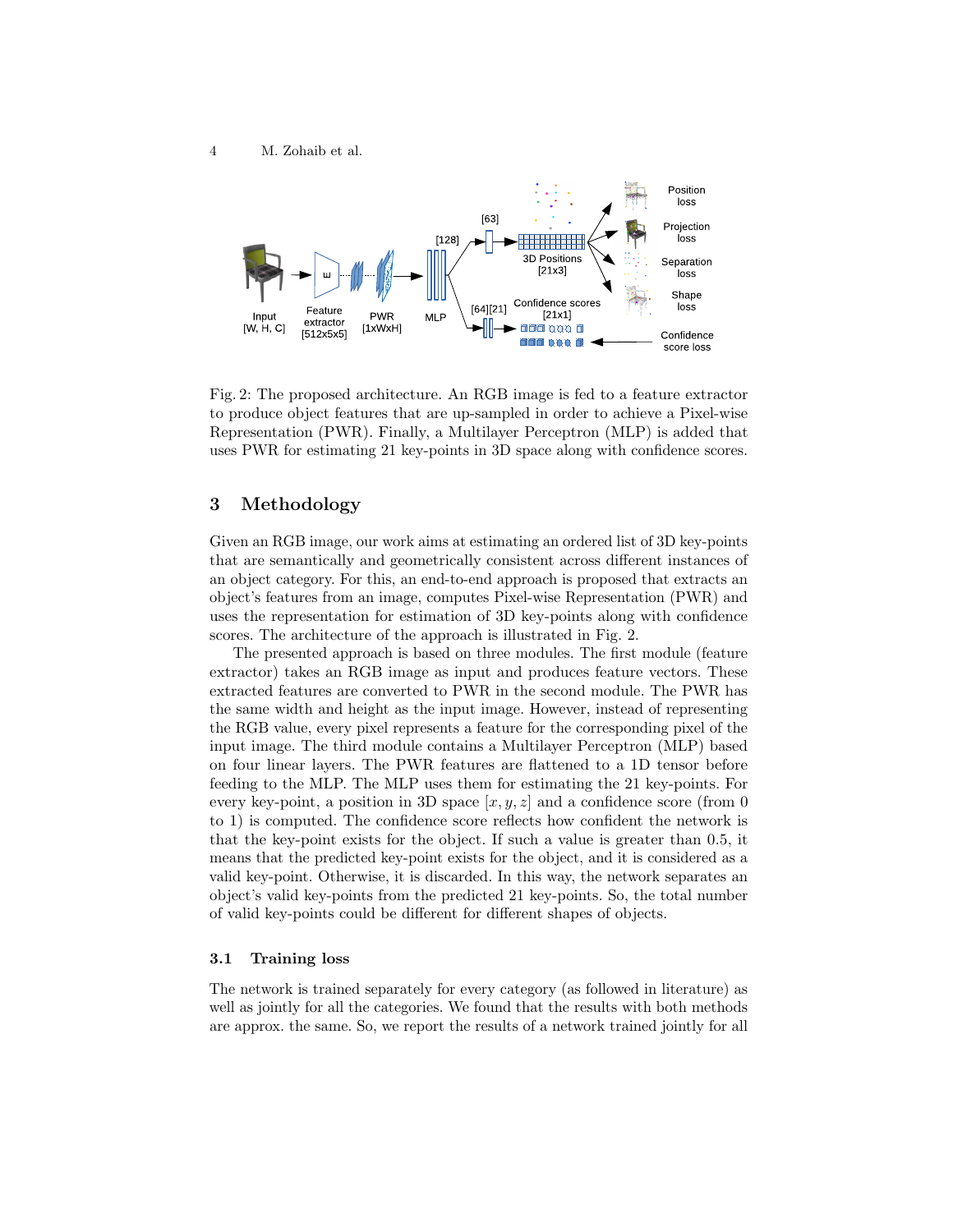the categories. The network minimizes five losses: 3D position loss, 2D projection loss, separation loss, shape consistency loss and the confidence score loss. The **3D position loss**  $(\mathcal{L}_{pos})$  measures how accurate the 3D position corresponding to the predicted key-point is, w.r.t. the ground truth. For this we compute Mean Square Error (MSE) between 3D positions of predicted  $\mathcal{P} = \{p_i | i = 1, ..., N_p\}$ and ground truth  $\mathcal{Q} = \{q_i | i = 1, ..., N_q\}$  key-points as:

$$
\mathcal{L}_{pos} = \frac{1}{N_q} \sum_{i=1}^{N_q} ||p_i - q_i||_2^2, \tag{1}
$$

where  $N_q$  is the total number of ground truth key-points, which could be up to 21. We skip the extra predicted key-points that are not valid for an object (w.r.t. ground truth). In order to predict a more accurate position of the key-points, we also compute loss in 2D space. To do so, both the valid estimated and ground truth key-points are transformed from 3D to 2D pixel coordinates using the known transformation T (camera intrinsic and extrinsic) [1]. The **2D projection** loss  $(\mathcal{L}_{proj})$  is computed by taking the Mean Absolute Error (MAE) between estimated and ground truth 2D pixels as:

$$
p_i = [x_{p_i}, y_{p_i}, z_{p_i}]^\top, \quad q_i = [\bar{x}_{q_i}, \bar{y}_{q_i}, \bar{z}_{q_i}]^\top \n[u_i, v_i]^\top = T(p_i), \quad [\bar{u}_i, \bar{v}_i]^\top = T(q_i) \n\mathcal{L}_{Proj} = \frac{1}{3N_q} \sum_{i=1}^{N_q} \left\| [u_i, v_i]^\top - [\bar{u}_i, \bar{v}_i]^\top \right\|_1,
$$
\n(2)

where 1/3 is a scaling factor to balance the effect of the projection loss. We consider a **separation loss** ( $\mathcal{L}_{sep}$ ) that ensures that no more than one key-point can exist at the same 3D location. The loss penalizes two predicted key-points that are closer than hyperparameter  $\delta^2$  (0.05). It is calculated as:

$$
\mathcal{L}_{sep} = \frac{1}{N_q^2} \sum_{i=1}^{N_q} \sum_{j \neq i}^{N_q} \max(0, \delta^2 - ||p_i - p_j||_2^2), \tag{3}
$$

where,  $p_i$  and  $p_j$  represent the  $i^{th}$  and  $j^{th}$  predicted key-point, respectively.

The point clouds based approaches predict key-points from the input point clouds and hence they do not consider object's surrounding. In contrast, an image based approach can predict 3D key-points in object's surroundings. To prevent this issue, a shape consistency loss  $(\mathcal{L}_{shape})$  is included that forces the network to predict key-points closer to the surface of the object. It can be described as:

$$
d_i = ||p_i - kNN(p_i, \mathcal{PC})||_2,
$$
  

$$
\mathcal{L}_{shape} = \frac{\min(1, M)}{\max(1, M)} \sum_{i=1}^{N_q} d_i, \quad \text{if } d_i > \gamma,
$$
 (4)

where,  $kNN()$  is a function that finds the nearest neighbor of a valid predicted key-point  $p_i$  from a point cloud  $\mathcal{PC}$  of an object which is available during the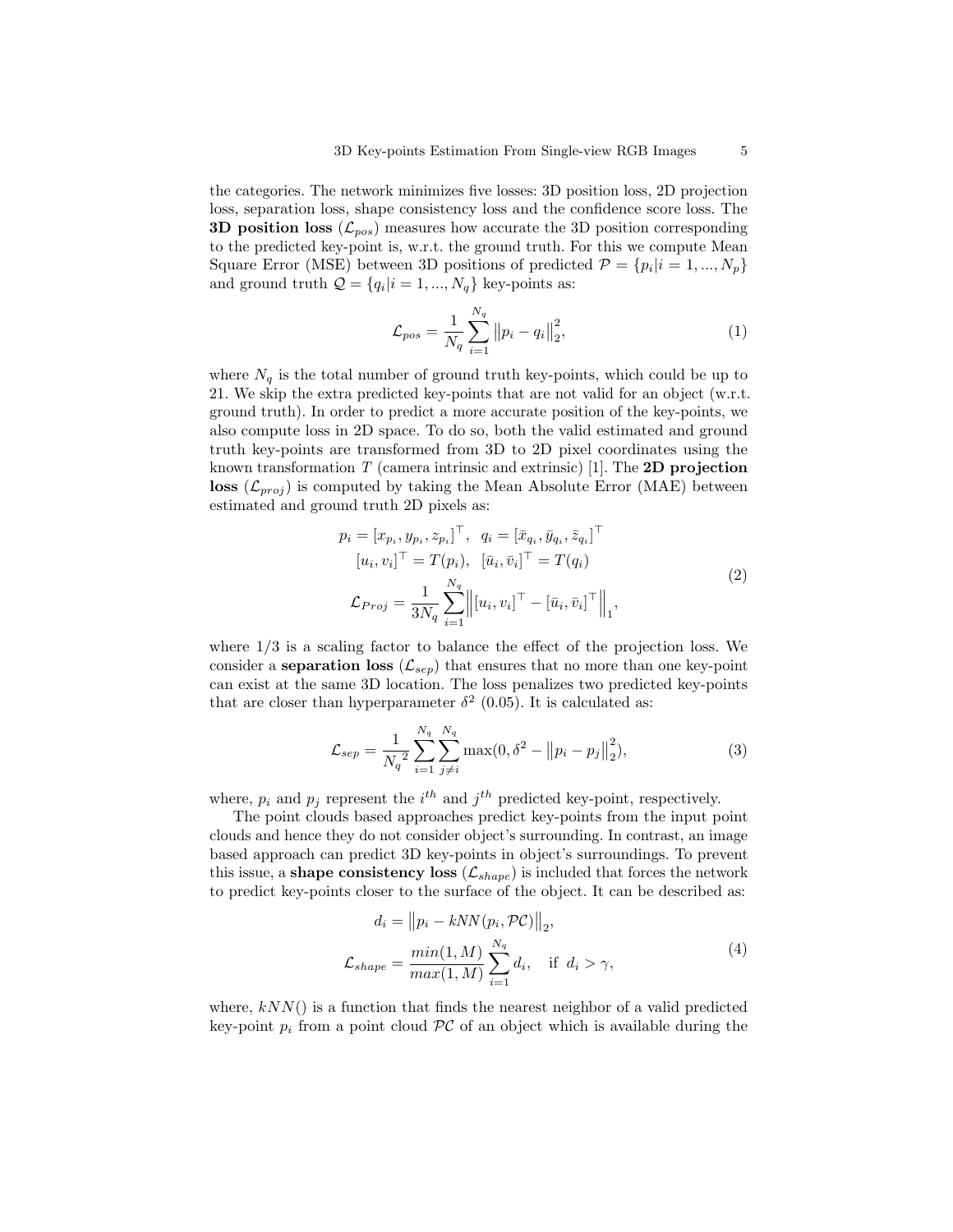training time. The  $d_i$  is the distance of a key-point  $p_i$  from its nearest neighbor point while M is a count of considered distances that are greater than  $\gamma$  (0.05).  $\mathcal{L}_{shape}$  is an average of the considered distances.

During training, we use ground truth information for the separation of valid key-points (from the predicted 21 key-points) for calculating the losses. However, during inference, to identify these valid key-points without ground truth information, a confidence score is required for every predicted key-point. For that, we compute a **confidence score loss**  $(\mathcal{L}_{conf})$  by comparing predicted scores  $(C_{\mathcal{P}} = \{cp_i \mid i = 1, ..., N\})$  with ground truth scores  $(C_{\mathcal{Q}} = \{cq_i \mid i = 1, ..., N\})$  as;

$$
\mathcal{L}_{conf} = \frac{1}{N} \sum_{i=1}^{N} ||cp_i - cq_i||,
$$
\n(5)

where  $cp_i$  could range from 0 to 1, whereas,  $cq_i$  could be either 1 or 0. The 1 and 0 represent if the key-point exists (is valid) for the object or not, respectively.  $N$  is the total number of predicted key-points, which is 21. Moreover, we pad zeros at the end of the ground truth score vector if it contains less than N scores. Where the zeros represent invalid key-points. The overall loss can be defined as:

$$
\mathcal{L}_{overall} = \mathcal{L}_{pos} + \mathcal{L}_{proj} + \mathcal{L}_{sep} + \mathcal{L}_{shape} + \mathcal{L}_{conf}.
$$
\n(6)

## 3.2 Inference

During inference, the network predicts 21 3D key-points along with their confidence scores from a single image. All the key-points having a confidence score greater than 0.5 are selected as valid key-points. The rest of the key-points are discarded. For better visualization, the predicted valid key-points are illustrated on the original point cloud of the object (i.e. Fig. 3).

#### 3.3 Implementation details

The feature extractor module is based on ResNet-18 that is pre-trained on ImageNet dataset [36]. We discard its last two layers to extract features of dimensions 512x5x5. The network is implemented in PyTorch and trained with Adam optimizer. The learning rate is  $10^{-3}$ , and the batch size is 512.

## 4 Experiments

The section presents an arrangement of the dataset, explains metrics selected for performance evaluation and compares the results with SOTA approaches.

## 4.1 Dataset

As extensively evaluated in previous approaches, we use KeypointNet dataset [3] to analyse the performance of our approach. It contains 8329 3D models, corresponding point clouds, and 83231 key-points of 16 object categories. However, it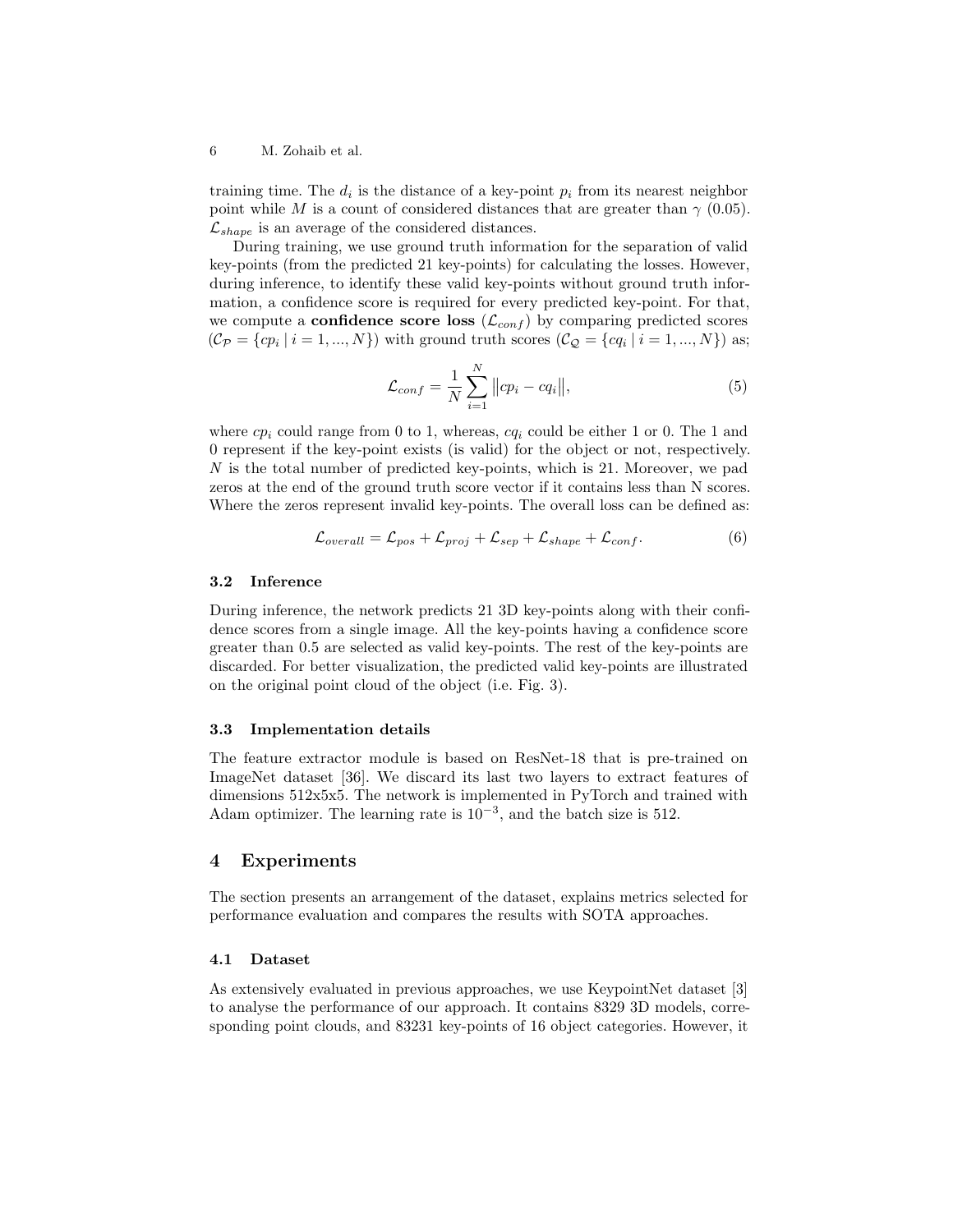does not contain images along with camera parameters that are required in our experiments. We render (RGB/RGBA) images in 24 different views by placing the object's 3D model at the origin of the reference frame and the virtual cameras at different locations, pointed towards the origin. During training, original point clouds along with the ground truth key-points are transformed w.r.t. the objects view in the input images. It allows the proposed approach to estimate key-points in different poses. We use the data split provided by KeypointNet.

## 4.2 Performance measurement

We compare our results with those of KP-Net [1]. Unlike the existing point cloud based methods [3, 22–25], their approach (in inference) uses single image and estimates 3D key-points (pixel  $[u, v]$  and depth  $[d]$ ). It estimates 3D key-points for two views of an object. The key-points are then used for finding a pose (rotation matrix) between the object views. The estimated pose is compared with the ground truth pose by computing an angular distance error.

We follow the same procedure and estimate key-points for two views (A and B) of an object using our approach. However, for evaluation, we use these key-points in two different methods. The first method is exactly the same as KP-Net, where we compute relative rotation matrix  $(\bar{R})$  between object views using Procrustes analysis and then calculate the angular distance error  $(E_{rot\_mat})$ between computed and ground truth relative rotation matrix  $(R)$  as:

$$
E_{rot\_mat} = 2 \arcsin\left(\frac{1}{2\sqrt{2}} \left| \left| \bar{R} - R \right| \right|_F\right). \tag{7}
$$

As a second evaluation, we transform the estimated key-points of view A  $(A = \{a_i | i = 1, ..., N\})$  using the predicted  $(\overline{R})$  and the ground truth  $(R)$  rotation matrix and call them  $A_p = \{ap_i | i = 1, ..., N\}$  and  $A_q = \{aq_i | i = 1, ..., N\},\$ respectively. Generally, both the key-points  $\mathcal{A}_p$  and  $\mathcal{A}_q$  should lie on the same positions as the key-points of view B (see Fig. 3). Every key-point  $ap_i/aq_i$  of  $\mathcal{A}_p/\mathcal{A}_q$  is considered as a vector from the origin  $(\mathbf{ap}_i, \mathbf{aq}_i)$ . An angular distance error  $(E_{3D\_{pos}})$  between  $\mathcal{A}_p$  and  $\mathcal{A}_q$  is computed using vector dot product as:

$$
E_{3D\text{-}pos} = \frac{1}{N} \sum_{i=1}^{N} arccos\left(\frac{\mathbf{ap}_i \cdot \mathbf{aq}_i}{|\mathbf{ap}_i| |\mathbf{aq}_i|}\right),\tag{8}
$$

where  $N$  is total number of estimated valid key-points. For a fair comparison with the KP-Net, we consider the first evaluation. Nevertheless, for validation on other categories, results from both evaluations are presented.

#### 4.3 Results and Analysis

The proposed approach is evaluated using white background images of 13 different categories – 10 more than the KP-Net [1]. Two views of an object are passed to the network for estimating 3D key-points for every view. The Procrustes analysis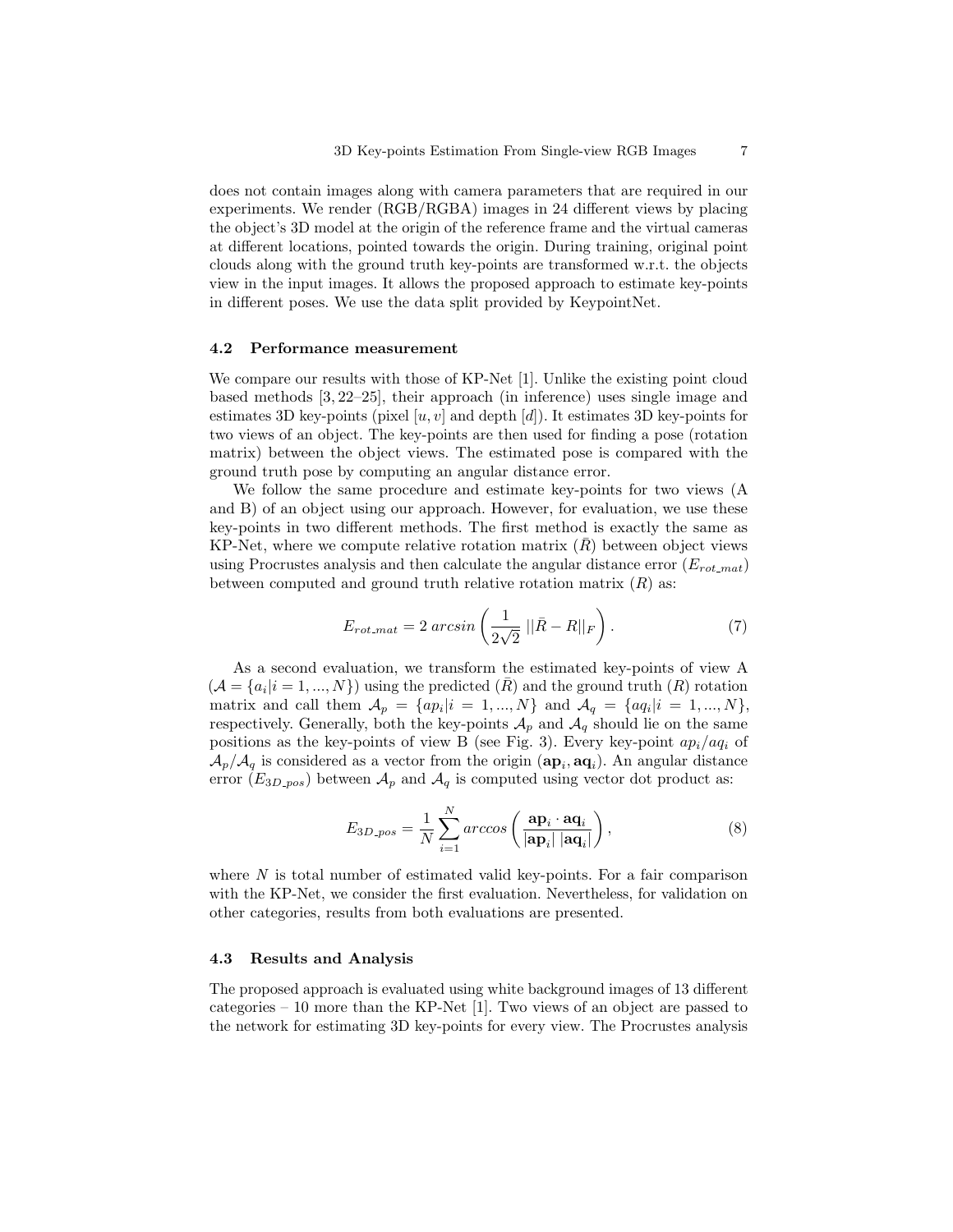Table 1: Error in pose estimation between two views of an object. Angular distance error is computed in degrees between; 1) estimated and ground truth rotation matrices (Eq. 7) and 2) 3D positions (Eq. 8) of the predicted key-points in two views. MSE is computed between predicted and ground truth key-points.

| Category      | Error $b/w$ Rot.<br>matrices |        | Error $b/w$ key-points<br>3D positions |       | MSE b/w predicted $\&$<br>ground truth key-points |  |
|---------------|------------------------------|--------|----------------------------------------|-------|---------------------------------------------------|--|
|               | Mean Median                  | Mean   | Median                                 | Mean  | <b>STD</b>                                        |  |
| Airplane      | 6.581<br>3.145               | 5.963  | 2.565                                  | 0.006 | 0.017                                             |  |
| Car           | 6.761<br>2.980               | 5.316  | 2.456                                  | 0.008 | 0.040                                             |  |
| Chair         | 13.562<br>5.017              | 11.247 | 4.566                                  | 0.015 | 0.049                                             |  |
| Table         | 23.919<br>3.635              | 18.079 | 2.975                                  | 0.053 | 0.159                                             |  |
| Vessel        | 14.652<br>4.392              | 11.655 | 3.478                                  | 0.026 | 0.075                                             |  |
| <b>Bed</b>    | 28.598<br>12.422             | 25.332 | 9.049                                  | 0.094 | 0.163                                             |  |
| Cap           | 16.904<br>8.193              | 13.634 | 6.261                                  | 0.031 | 0.063                                             |  |
| Helmet        | 16.058<br>26.947             | 23.504 | 15.243                                 | 0.062 | 0.076                                             |  |
| Knife         | 25.330<br>13.006             | 20.599 | 12.490                                 | 0.008 | 0.006                                             |  |
| Motorcycle    | 9.467<br>3.226               | 6.490  | 2.507                                  | 0.011 | 0.045                                             |  |
| Guitar        | 19.559<br>5.289              | 7.247  | 2.926                                  | 0.003 | 0.006                                             |  |
| Mug           | 18.470<br>9.135              | 10.320 | 5.942                                  | 0.026 | 0.056                                             |  |
| <b>Bottle</b> | 17.118<br>14.854             | 14.674 | 12.013                                 | 0.023 | 0.027                                             |  |
| Average       | 16.962<br>7.690              | 12.822 | 6.190                                  | 0.028 | 0.060                                             |  |

is used that utilizes the estimated key-points to compute a pose (rotation matrix) between the views. The error in the estimated pose is computed using both the evaluations (Eq. 7 and Eq. 8). The results are depicted in Tab. 1. The last two columns present the mean and Standard Deviation (STD) of the MSE between predicted and ground truth 3D key-points. The error is comparatively high for some categories. It is due to the structural variation (single/bunk beds, tables), different key-points for similar object shapes (helmet, knife, etc.), and differences in center of rotation and the center of mass of the object (i.e., mug). Qualitative results are given in supplementary material (Sup. Fig. 1).

To compare our results with the KP-Net, we consider the same three categories (cars, airplanes, and chairs) as reported in [1]. For the evaluation, we compute the angular distance error between the estimated and ground truth pose of two views of an object (see Eq. 7). The error is depicted in Tab. 2. In [1], the results are presented for four different versions; 1) supervised KP-Net that learns from ground truth 2D pixels and corresponding depths, 2) supervised KP-Net with a pretrained Orientation Network (O-Net) that provides an object's orientation information, 3) KP-Net (unsupervised) with O-Net, and 4) KP-Net without O-Net. It is reported in [1] that the KP-Net without O-Net performs overall well. The first four rows of the Tab. 2 present results of the KP-Net versions. In comparison to those, our results are more accurate.

Qualitative results are illustrated in Fig. 3. Columns (a) and (b) show two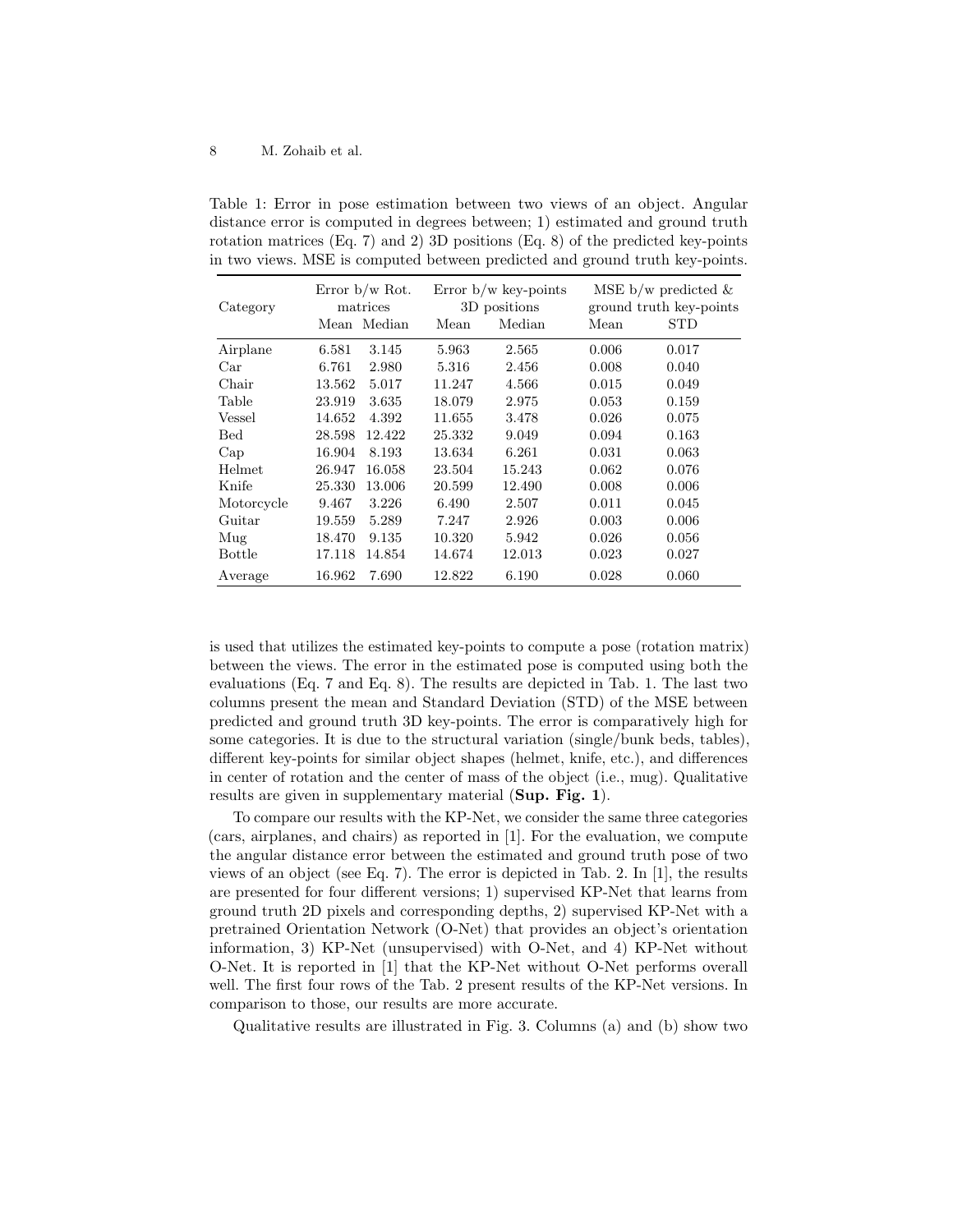Table 2: Error in pose estimation between two views of the same object. Mean and median angular distance errors are calculated (in degrees) between ground truth rotation and the rotation computed by Procrustes estimates between predicted key-points of the two views. Results of the baselines (first four rows) are the same as reported in [1]. All the results are produced for transparent images.

| Method                       | Car<br>Mean Median | Airplane<br>Mean Median | Chair<br>Mean Median |
|------------------------------|--------------------|-------------------------|----------------------|
| Supervised KP-Net            | 16.268 5.583       | 18.350 7.168            | 21.882 8.771         |
| Supervised KP-Net with O-Net | 13.961 4.475       | 17.800 6.802            | 20.502<br>8.261      |
| KP-Net with O-Net            | 13.500 4.418       | 18.561 6.407            | 14.238<br>5.607      |
| KP-Net                       | 11.310 3.372       | 17.330 5.721            | 14.572 5.420         |
| Ours                         | 5.190 2.073        | 3.257 2.053             | 10.732 4.096         |



Fig. 3: Computing pose between two views (a) and (b) of an object. The corresponding estimated key-points are shown on the original point clouds in (c) and (d). The key-points of view A (c) are transformed to view B using estimated and ground truth rotation matrix as illustrated in (e) and (f), respectively.

views of the same object. The corresponding estimated key-points are presented in columns (c) and (d), respectively. Finally, the key-points (and point clouds) of view A after transformation using estimated  $(A_{est})$  and the ground truth  $(A_{at})$ rotation are illustrated in (e) and (f). It can be visualized that the pose of the transformed key-points (e and f) is the same as the pose of key-points of view B (d). The experiment highlights that; 1) the estimated key-points can be used for computing a pose between two views, 2) the key-points are in semantical order, which is independent of the object view, and 3) the network can predict key-point of the occluded part of the object (i.e., back legs of the chair). Furthermore, we present another experiment that highlights the significance of the confidence score. We compare the predicted valid key-points (to whom the network assigns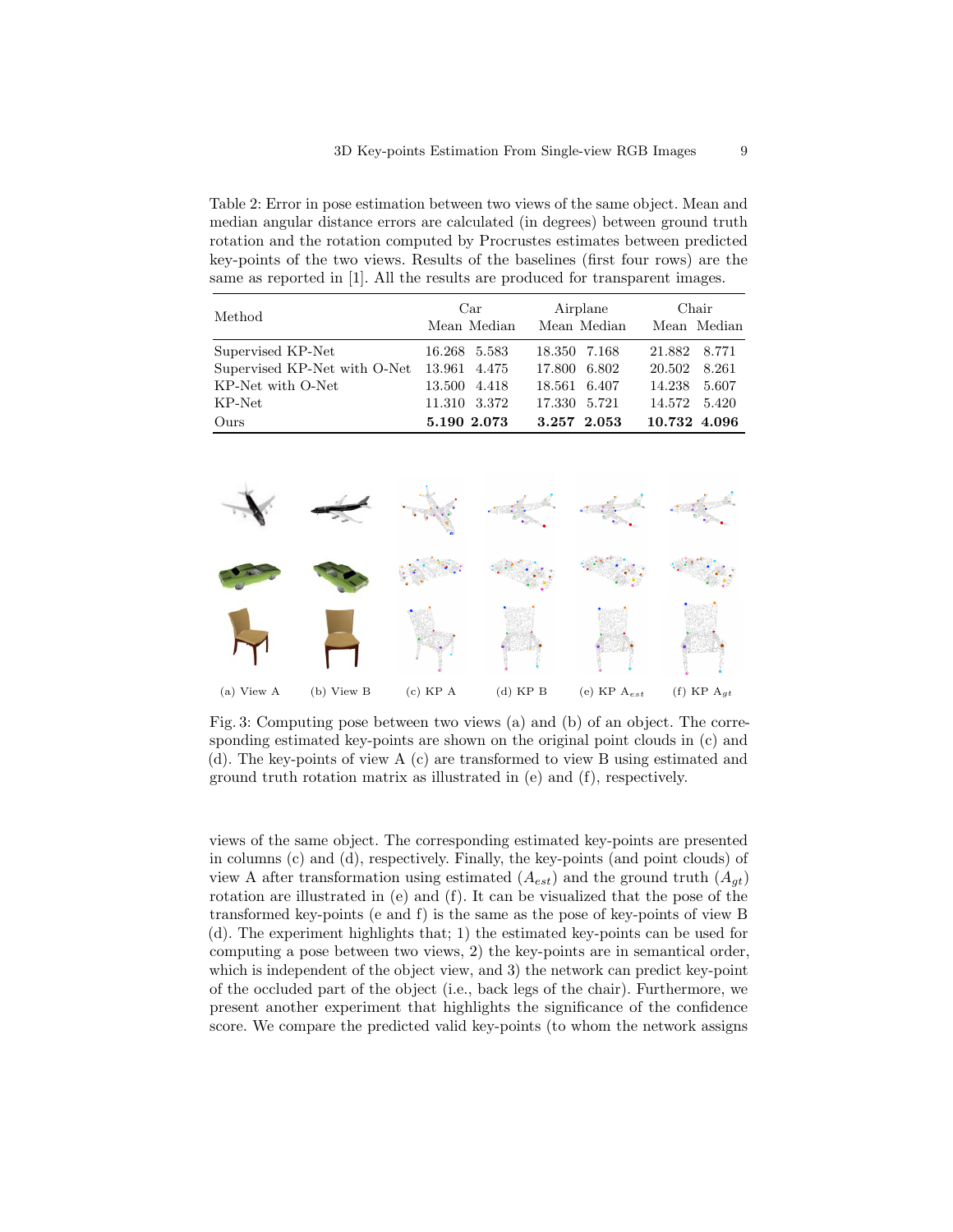Table 3: Comparison of the key-points predicted as valid by our network based on confidence scores (Pred.) with the key-points selected using ground truths (GT). The pose estimation error in two views of an object is approx. the same in both the cases; either the Pred. or GT key-points are used. Mean and SE of the pose error (calculated in both the methods using (a) rotation matrices (Eq. 7) and (b) key-points 3D positions (Eq. 8)) is given for RGB and RGBA images.

| Category | Metric    | Error $b/w$ rotation matrices<br>RGB<br>RGBA |       | Error $b/w$ 3D positions<br><b>RGBA</b><br>RGB |                 |              |
|----------|-----------|----------------------------------------------|-------|------------------------------------------------|-----------------|--------------|
|          |           | Pred. GT                                     | Pred. | <b>GT</b>                                      | Pred. GT        | Pred. GT     |
| Airplane | Mean      | 6.581 6.552                                  | 3.257 | 3.267                                          | 5.963 5.974     | 2.805 2.797  |
|          | <b>SE</b> | 0.195 0.194                                  | 0.075 | 0.076                                          | $0.003$ $0.003$ | 0.001 0.001  |
| Car      | Mean      | 6.761 6.764                                  | 5.190 | 5.187                                          | 5.316 5.334     | 4.040 4.057  |
|          | SE.       | 0.318 0.318                                  | 0.277 | 0.280                                          | 0.004 0.004     | 0.004 0.004  |
| Chair    | Mean      | 13.56 13.56                                  | 10.73 | 10.71                                          | 11.25 11.25     | 7.53<br>7.54 |
|          | SE        | 0.340 0.340                                  | 0.330 | 0.327                                          | 0.004 0.004     | 0.006 0.004  |

confidence greater than 0.5) with the key-points known to be present because of ground truths. The results are approx. the same in both cases, which validates that the confidence score helps the network in classifying the valid key-points for every object. The results are given in Tab. 3 that show mean angular distance every object. The results are given in Tab. 3 that show mean angular distance<br>error and the Standard Error (SE) which is calculated as  $\sigma/\sqrt{n}$ , where  $\sigma$  is the standard deviation of  $n$  angular distance errors. Additional results, including evaluation for realistic images, can be found in the supplementary material.

In a nutshell, it can be inferred that if a network could not estimate the confidence scores, it should predict fixed numbers of key-points as followed by the existing approaches. Otherwise, It may not be possible for the network to separate valid key-points from the total predicted N (21) key-points. Moreover, the confidence score allows jointly training a network for several categories with a different number of key-points. Otherwise, either the network can be trained for a single category, or the total key-points should be fixed for all the categories.

# 5 Conclusions

The paper presents an end-to-end solution for 3D key-points estimation from a single-view RGB image. The proposed approach extracts object features from an image, computes pixel-wise features by upsampling, and uses them for estimating 3D key-points along with confidence scores that reflect validity of the key-points. It enables the network to predict a different number of key-points based on the object shape. The key-points are estimated in an ordered semantic list, which increases its significance. Moreover, the network can be trained together for all the classes. The approach is evaluated by computing the pose between two views of an object. Our results are more accurate than those reported by KP-Net [1].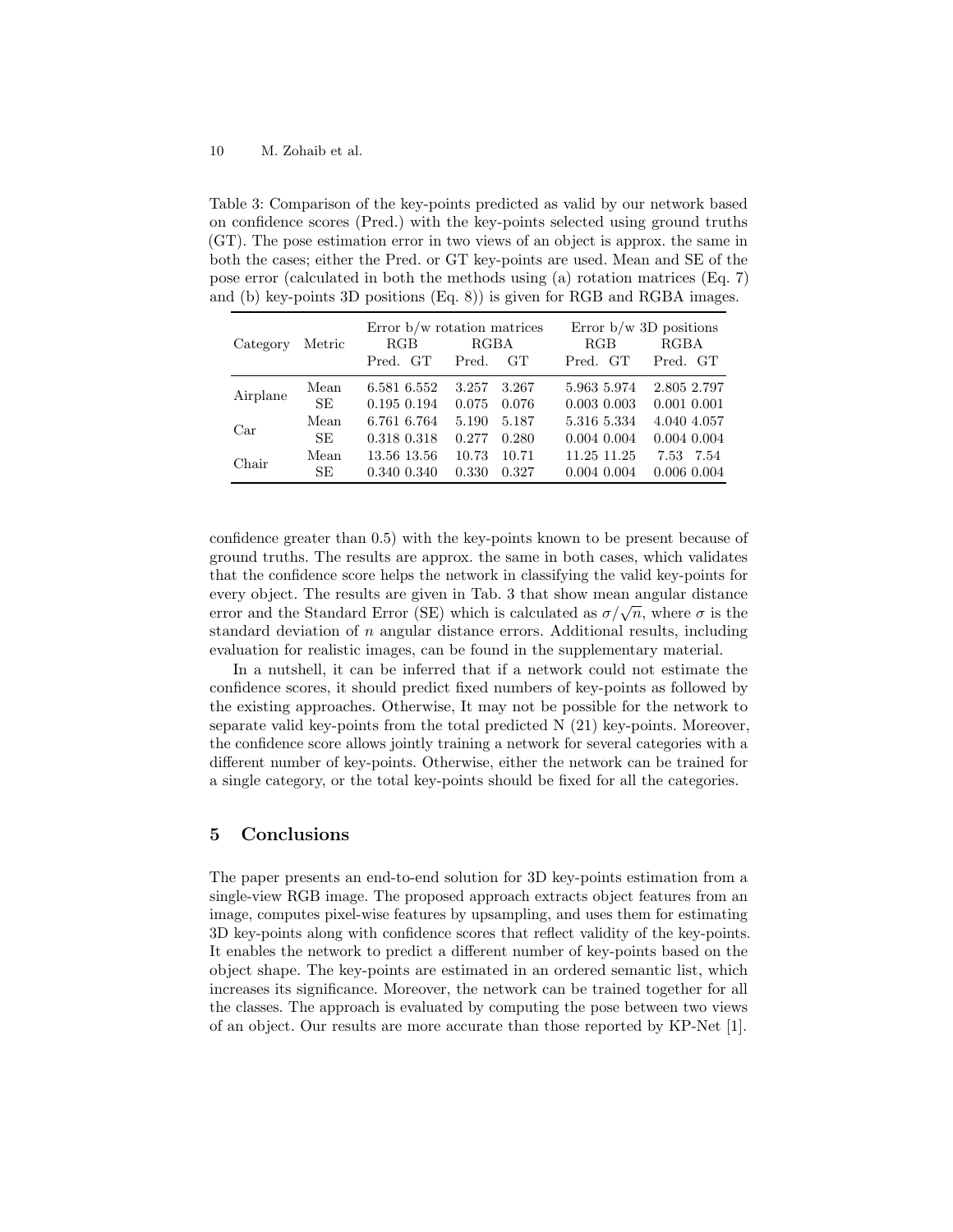## References

- 1. Suwajanakorn, S., Snavely, N., Tompson, J., Norouzi, M.: Discovery of latent 3d keypoints via end-to-end geometric reasoning. NeurIPS. (2018)
- 2. Spezialetti, R., Salti, S. and Di Stefano, L.: Performance Evaluation of 3D Descriptors Paired with Learned Keypoint Detectors. AI, 2(2), pp.229-243 (2021)
- 3. You, Y., Lou, Y., Li, C., Cheng, Z., Li, L., Ma, L., Lu, C., Wang, W.: Keypointnet: A large-scale 3d keypoint dataset aggregated from numerous human annotations. CVPR. pp. 13647-13656 (2020)
- 4. Bisio, I., Haleem, H., Garibotto, C., Lavagetto, F. and Sciarrone, A.: Performance Evaluation and Analysis of Drone-based Vehicle Detection Techniques From Deep Learning Perspective. IEEE Internet of Things Journal. 14(8), (2021)
- 5. Shu, Z., Yang, S., Xin, S., Pang, C., Jin, X., Kavan, L. and Liu, L.: Detecting 3D Points of Interest using Projective Neural Networks. IEEE Transactions on Multimedia. (2021)
- 6. Lin, Y., Chen, L., Huang, H., Ma, C., Han, X. and Cui, S.: Beyond Farthest Point Sampling in Point-Wise Analysis. arXiv preprint arXiv:2107.04291 (2021)
- 7. Zheng, Z., Yu, T., Dai, Q., Liu, Y.: Deep implicit templates for 3D shape representation. CVPR. pp. 1429-1439 (2021)
- 8. Zhao, W., Zhang, S., Guan, Z., Zhao, W., Peng, J., Fan, J.: Learning deep network for detecting 3d object keypoints and 6d poses. CVPR. pp. 14134-14142 (2020)
- 9. Liu, L., Yang, L., Chen, W., Gao, X.: Dual-view 3D human pose estimation without camera parameters for action recognition. IET Image Processing. (2021)
- 10. Tang, R., Wang, L., Guo, Z.: A Multi-Task Neural Network for Action Recognition with 3D Key-Points. ICPR. pp. 3899-3906. (2021)
- 11. Paoletti, G., Cavazza, J., Beyan, C. and Del Bue, A.: Unsupervised Human Action Recognition with Skeletal Graph Laplacian and Self-Supervised Viewpoints Invariance. BMVC, (2021)
- 12. Yuan, Y., Wei, S.E., Simon, T., Kitani, K., Saragih, J.: SimPoE: Simulated Character Control for 3D Human Pose Estimation. CVPR. pp. 7159-7169 (2021)
- 13. Wandt, B., Rudolph, M., Zell, P., Rhodin, H., Rosenhahn, B.: CanonPose: Selfsupervised monocular 3D human pose estimation in the wild. CVPR. pp. 13294-13304 (2021)
- 14. Zhang, C., Zhan, F., Chang, Y.: Deep Monocular 3D Human Pose Estimation via Cascaded Dimension-Lifting. arXiv preprint arXiv:2104.03520. (2021)
- 15. Wan, C., Probst, T., Gool, L.V., Yao, A.: Self-supervised 3d hand pose estimation through training by fitting. CVPR. pp. 10853-10862 (2019)
- 16. Li, Y., Torralba, A., Anandkumar, A., Fox, D., Garg, A.: Causal discovery in physical systems from videos. arXiv preprint arXiv:2007.00631 (2020)
- 17. Paoletti, G., Cavazza, J., Beyan, C. and Del Bue, A.: January. Subspace Clustering for Action Recognition with Covariance Representations and Temporal Pruning. ICPR, pp. 6035-6042 (2021)
- 18. Shi, R., Xue, Z., You, Y., Lu, C.: Skeleton Merger: an Unsupervised Aligned Keypoint Detector. CVPR. pp. 43-52 (2021)
- 19. You, Y., Liu, W., Li, Y.L., Wang, W., Lu, C.: UKPGAN: Unsupervised KeyPoint GANeration. arXiv preprint arXiv:2011.11974 (2020)
- 20. BOJANIĆ, D., BARTOL, K., PETKOVIĆ, T., PRIBANIĆ, T.: A Review of rigid 3D registration methods. 13th International Scientific-Professional Symposium Textile Science and Economy. pp. 286–296 (2020)